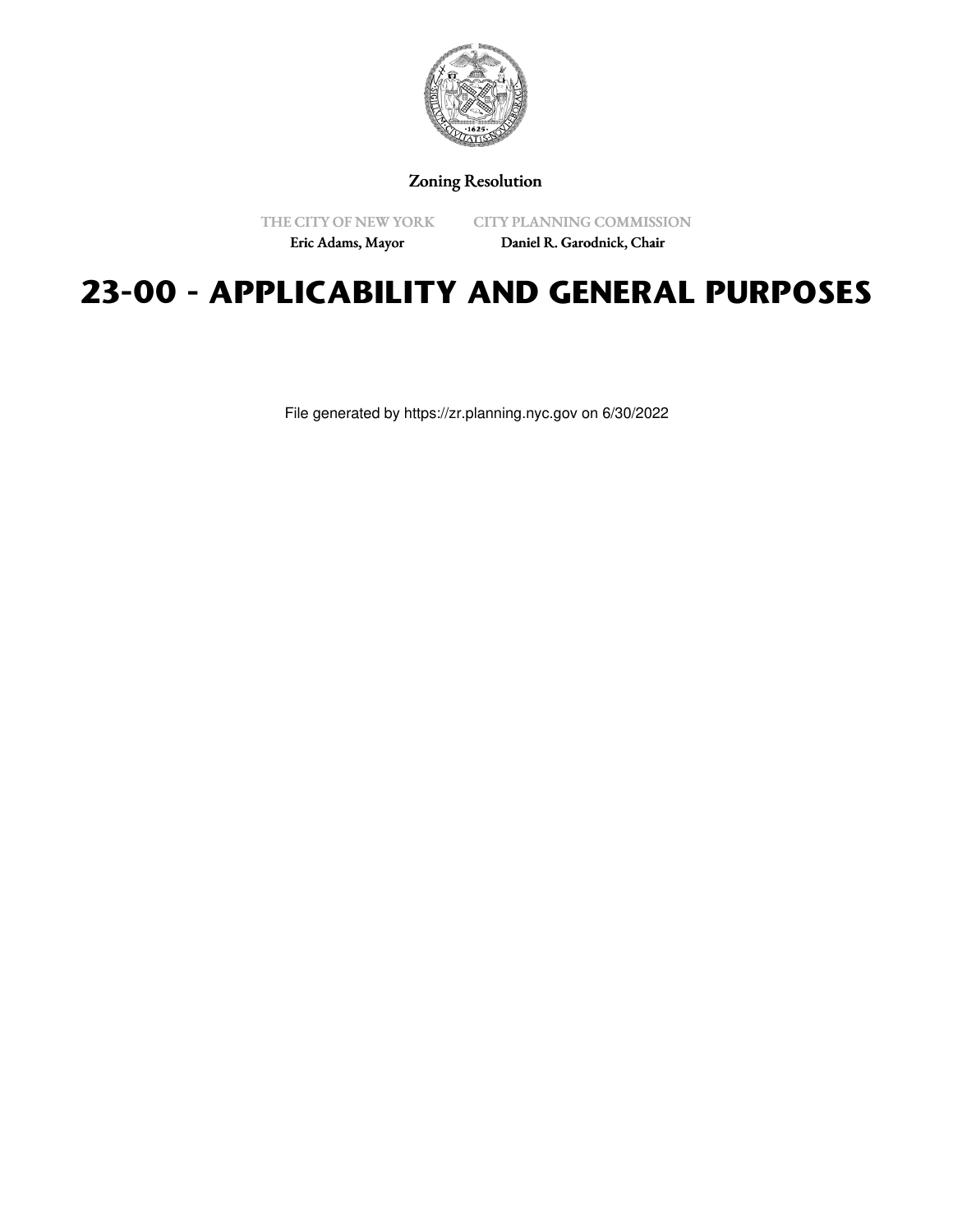LAST AMENDED 12/15/1961

# **23-01 - Applicability of This Chapter**

LAST AMENDED 3/22/2018

The #bulk# regulations of this Chapter apply to any #zoning lot# or portion of a #zoning lot# located in any #Residence District# which contains any #residential# #building or other structure#, or to the #residential# portion of a #building or other structure# used for both #residential# and #community facility# #uses#. The #bulk# regulations of Article II, Chapter 4, shall apply to any #zoning lot# or portion of a #zoning lot# containing a #community facility building# or to the #community facility# portion of a #building# used for both #residential# and #community facility# #uses#, except as set forth in Section 24-012 (Exceptions to the bulk regulations of this Chapter). In addition, the #bulk# regulations of this Chapter, or of specified Sections thereof, also apply in other provisions of this Resolution where they are incorporated by cross reference.

Existing #buildings or other structures# that do not comply with one or more of the applicable #bulk# regulations are #noncomplying# #buildings or other structures# and are subject to the regulations set forth in Article V, Chapter 4.

Special regulations applying to #large-scale residential developments# or #residential uses# in #large-scale community facility developments# are set forth in Article VII, Chapters 8 or 9, respectively.

Special regulations applying only in Special Purpose Districts are set forth in Articles VIII, IX, X, XI, XII, XIII and XIV.

In Manhattan Community Districts 1, 2, 3, 4, 5 and 6, Brooklyn Community Districts 1, 2, 6 and 8, and Queens Community Districts 1 and 2, the #conversion# of non-#residential# #floor area# to #residences# in #buildings# erected prior to December 15, 1961, or January 1, 1977, as applicable, shall be subject to the provisions of Article I, Chapter 5 (Residential Conversions Within Existing Buildings), unless such #conversions# meet the requirements for #residential# #developments# of Article II (Residence District Regulations).

Special regulations applying in the #waterfront area# are set forth in Article VI, Chapter 2.

Special regulations applying in the #flood zone# are set forth in Article VI, Chapter 4.

## **23-011 - Quality Housing Program**

†

LAST AMENDED 11/23/2021

R5D R6A R6B R7A R7B R7D R7X R8A R8B R8X R9A R9D R9X R10A R10X

(a) In R6A, R6B, R7A, R7B, R7D, R7X, R8A, R8B, R8X, R9A, R9D, R9X, R10A or R10X Districts, any #building or other structure# shall comply with the #bulk# regulations for #Quality Housing buildings# set forth in this Chapter and any #building# containing #residences# shall also comply with the requirements of Article II, Chapter 8 (Quality Housing Program). However, the provisions of Article II, Chapter 8, shall not apply to #buildings# #converted#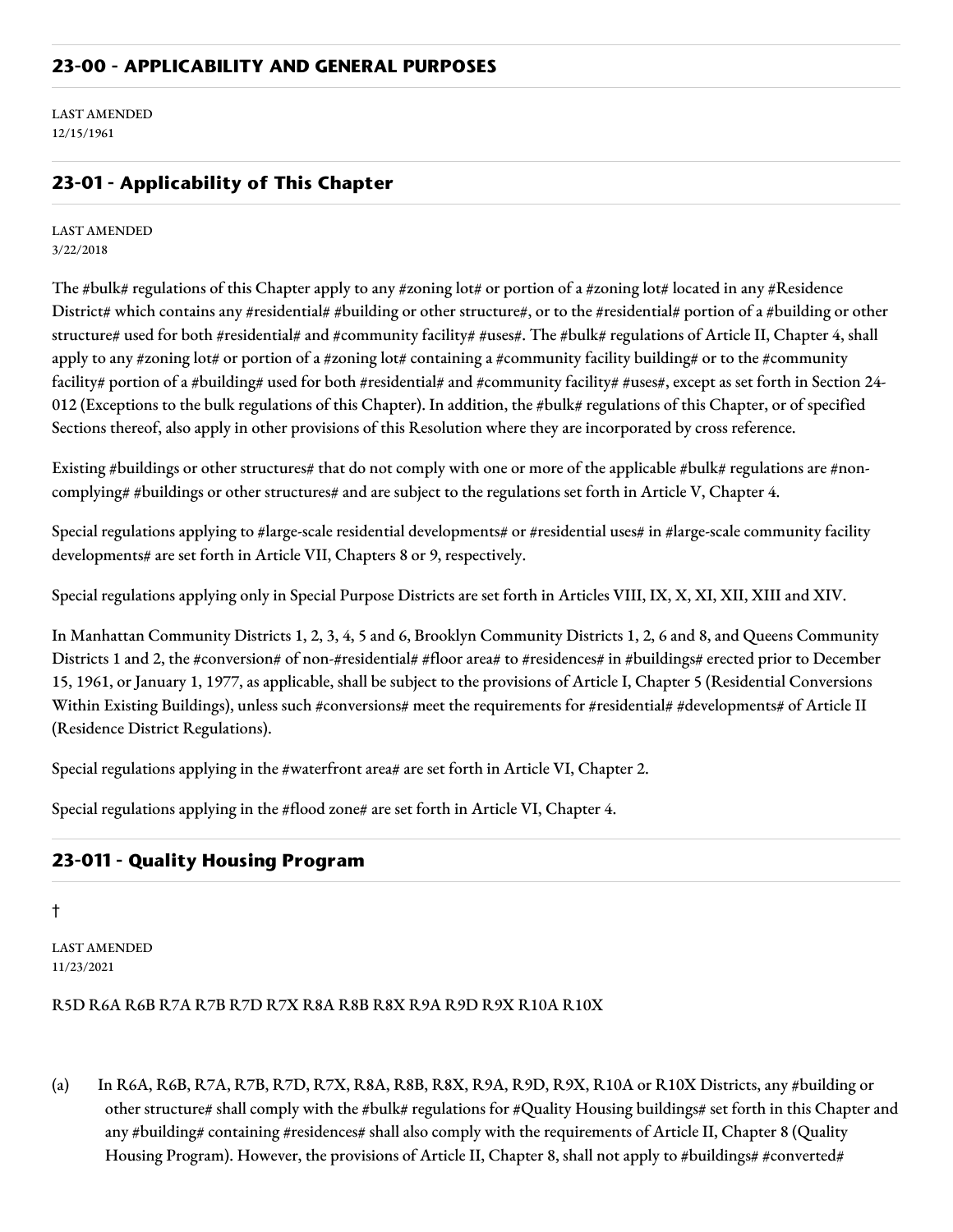pursuant to Article I, Chapter 5.

In R5D Districts, only certain requirements of Article II, Chapter 8, shall apply as set forth in Section 28-01 (Applicability of This Chapter).

#### R6 R7 R8 R9 R10

- (b) In the districts indicated without a letter suffix, the #bulk# regulations applicable to #Quality Housing buildings# may, as an alternative, be applied to #zoning lots# where #buildings# are #developed# or #enlarged# pursuant to all of the requirements of the Quality Housing Program. Such #buildings# may be subsequently #enlarged# only pursuant to the Quality Housing Program. In these districts, the Quality Housing #bulk# regulations may apply to #developments# or #enlargements# on #zoning lots# with existing #buildings# to remain, if:
	- (1) the existing #buildings# contain no #residences# and the entire #zoning lot# will comply with the #floor area ratio# and density standards applicable to #Quality Housing buildings#; or
	- (2) the existing #buildings# contain #residences#, and:
		- (i) such #buildings# comply with the maximum base heights and maximum #building# heights listed in the tables in Section 23-662 for the applicable district, and the entire #zoning lot# will comply with the #floor area ratio# and #lot coverage# standards applicable to #Quality Housing buildings#; or
		- (ii) for #developments# or #enlargements# on #zoning lots# meeting the criteria set forth in paragraph (a) of Section 23-664 (Modified height and setback regulations for certain Inclusionary Housing buildings or affordable independent residences for seniors):
			- (a) the entire #zoning lot# will comply with the #floor area ratio# set forth in Sections  $23-154$ (Inclusionary Housing) or 23-155 (Affordable independent residences for seniors), as applicable;
			- (b) the entire #zoning lot# will comply with the #lot coverage# regulations for the applicable zoning district set forth in Section 23-153 (For Quality Housing buildings); and the #development# or #enlargement# :
				- (1) will comply with the maximum base height and maximum #building# height of the applicable zoning district set forth in Table 1 of paragraph (b) of Section 23-664;
				- (2) in R6, R7, R8 and R9-1 Districts, where the #zoning lot# meets the criteria set forth in paragraph (a)(3) of Section 23-664, will comply with the maximum base height and maximum #building# height of the applicable zoning district set forth in Table 2 of paragraph (c) of Section 23-664; or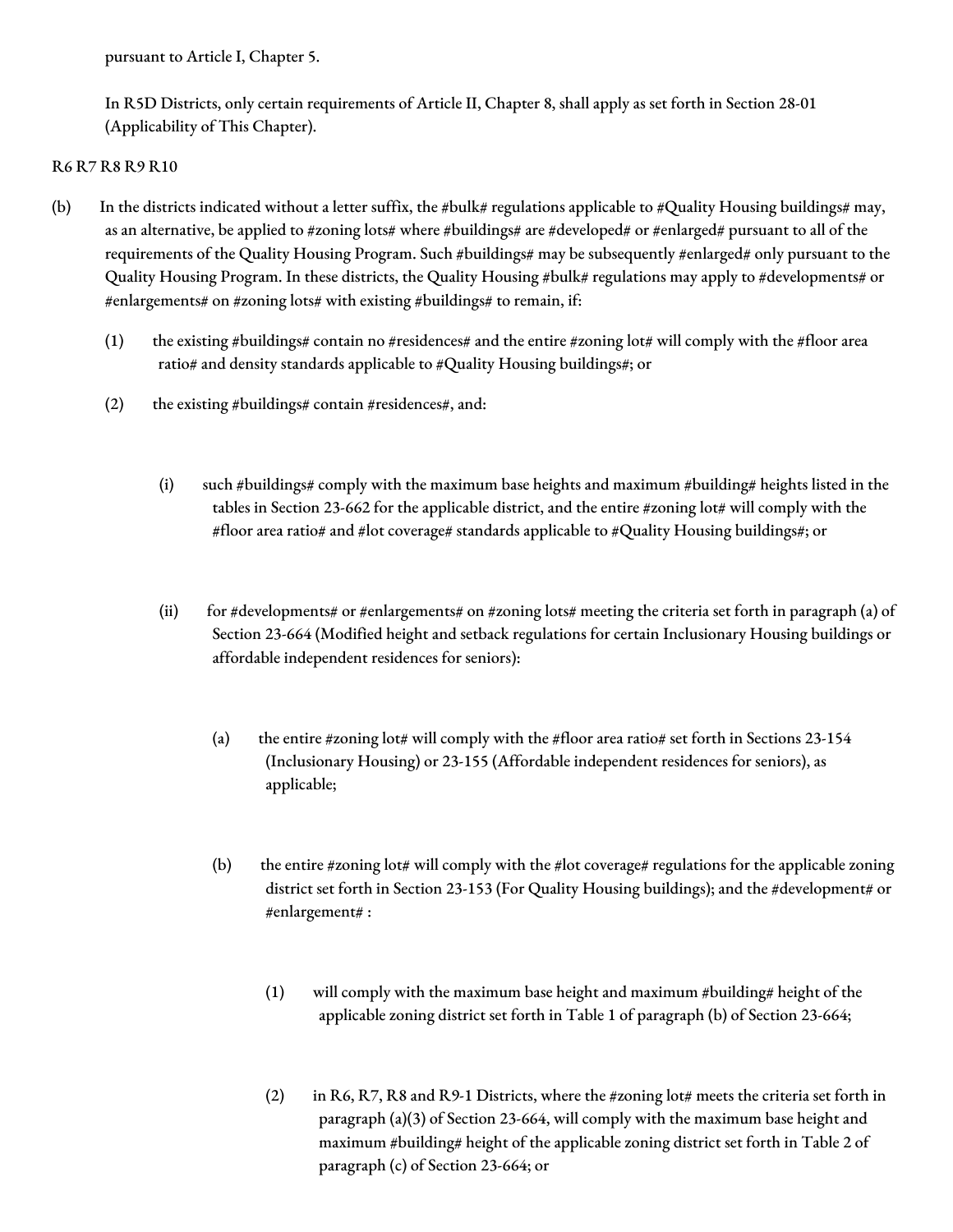(3) in R6, R7, R8 and R9-1 Districts, where the #zoning lot# meets the criteria set forth in paragraph (a)(4) of Section 23-664 and is located within 150 feet of the types of transportation infrastructure listed in paragraphs  $(c)(2)(i)$  through  $(c)(2)(iv)$  of Section 23-664, will comply with the maximum base height and maximum #building# height of the applicable zoning district set forth in Table 2 of paragraph (c) of Section 23-664. Such 150-foot measurement shall be measured perpendicular to the edge of such infrastructure.

All #Quality Housing buildings# shall also comply with additional provisions set forth in Article II, Chapter 8.

#### R6 R7 R8 R9 R10

- (c) In the districts indicated without a letter suffix, the optional Quality Housing #bulk# regulations permitted as an alternative pursuant to paragraph (b) of this Section, shall not apply to:
	- (1) Article VII, Chapter 8 (Special Regulations Applying to Large Scale Residential Developments), except that they may be permitted as an alternative to apply within #Large Scale Residential Developments# located:
		- (i) in C2-5 Districts mapped within R9-1 Districts in Community District 3 in the Borough of Manhattan.
	- (2) Special Purpose Districts

However, such optional Quality Housing #bulk# regulations are permitted as an alternative to apply in the following Special Purpose Districts:

#Special 125th Street District#;

#Special Bay Street Corridor District#;

#Special Downtown Brooklyn District#;

#Special Downtown Far Rockaway District#;

#Special Downtown Jamaica District#;

#Special East Harlem Corridors District#;

#Special Flushing Waterfront District#;

#Special Gowanus Mixed Use District#;

#Special Grand Concourse Preservation District#;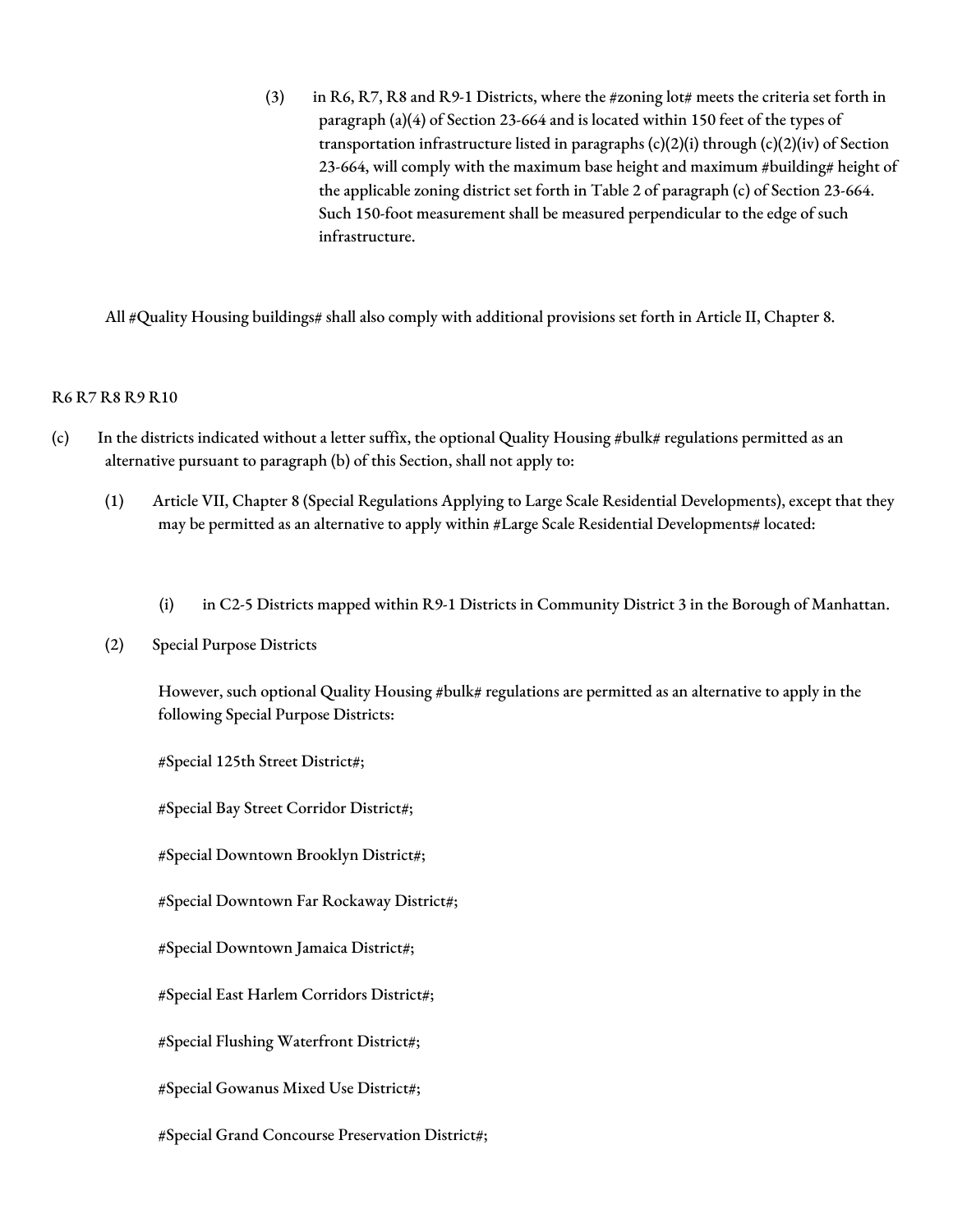#Special Harlem River Waterfront District#;

#Special Inwood District#;

#Special Jerome Corridor District#;

#Special Limited Commercial District#;

#Special Long Island City Mixed Use District#;

#Special Lower Manhattan District#, as modified in Section 91-05;

#Special Ocean Parkway District#;

#Special St. George District#;

#Special Transit Land Use District#; or

#Special Tribeca Mixed Use District#.

#### R6 R7 R8 R9 R10

(d) In the districts indicated, for #Quality Housing buildings# in which at least 50 percent of the #dwelling units# are #income-restricted housing units#, or at least 50 percent of the total #floor area# is a #long-term care facility# or philanthropic or non-profit institution with sleeping accommodation, the applicable #bulk# regulations of this Chapter may be modified for #zoning lots# with irregular site conditions or site planning constraints by special permit of the Board of Standards and Appeals, pursuant to Section 73-623 (Bulk modifications for certain Quality Housing buildings on irregular sites).

R6 R7 R8 R9 R10

(e) In the districts indicated, where a Special Purpose District modifies the #bulk# regulations for #Quality Housing buildings# set forth in this Chapter, the additional provisions for #Quality Housing buildings# set forth in Article II, Chapter 8 shall continue to apply. In addition, where any Special Purpose District that requires elements of Article II, Chapter 8 to apply to non-#Quality Housing buildings#, all associated #floor area# exemptions shall apply.

## **23-012 - Lower density growth management areas**

LAST AMENDED 3/22/2016

For areas designated as #lower density growth management areas# pursuant to Section 12-10 (DEFINITIONS), the underlying district regulations shall apply. Such regulations are superseded or supplemented as set forth in the following Sections:

Section 11-45 (Authorizations or Permits in Lower Density Growth Management Areas)

Section 12-10 (DEFINITIONS — Floor area; Lower density growth management area; Private road)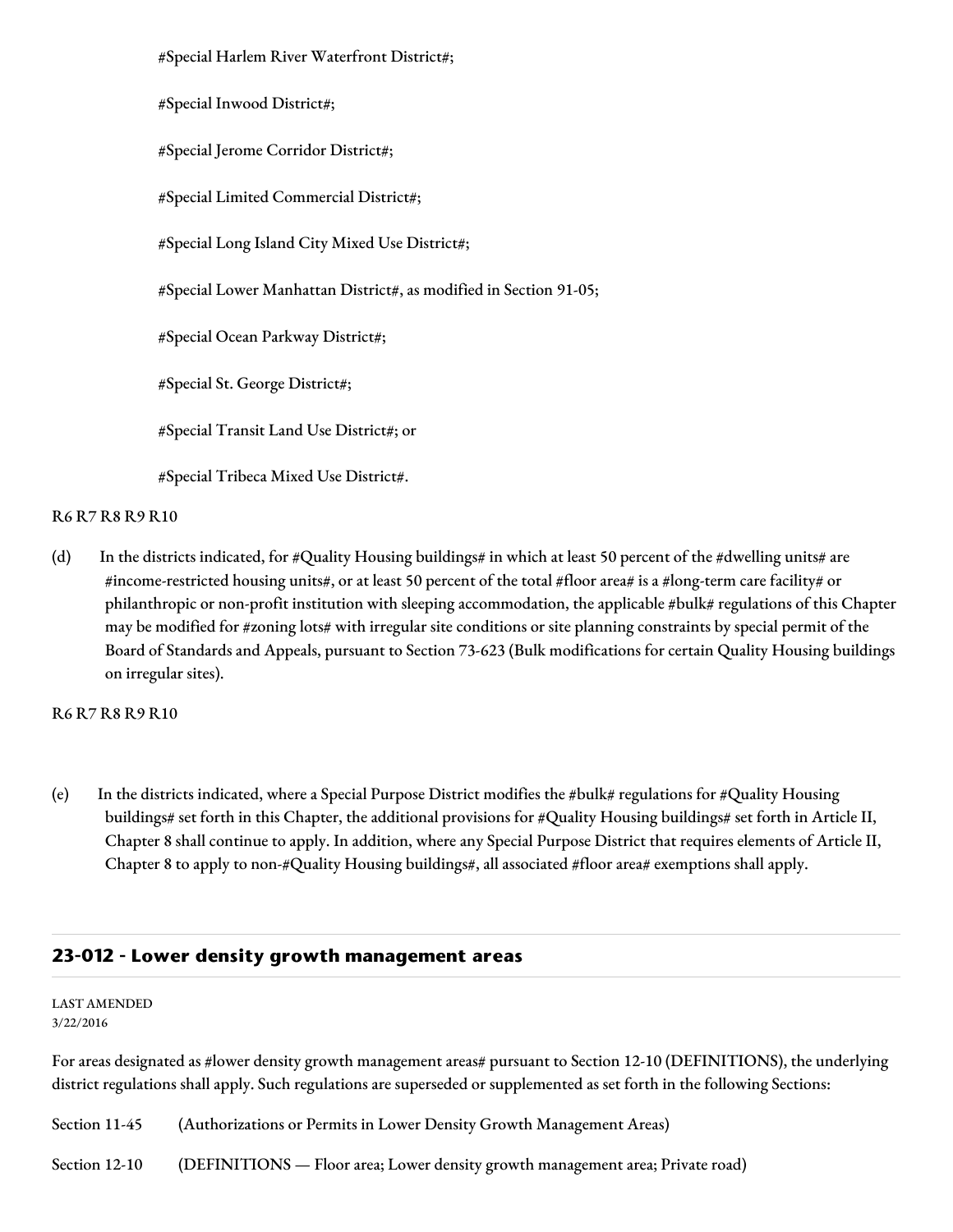- Section 22-14 (Use Group 4 Ambulatory diagnostic or treatment health care facilities)
- Section 23-12 (Permitted Obstructions in Open Space)
- Section 23-14 (Open Space and Floor Area Regulations in R1 Through R5 Districts)
- Section 23-32 (Minimum Lot Area or Lot Width for Residences)
- Section 23-33 (Special Provisions for Development of Existing Small Lots)
- Section 23-35 (Special Provisions for Zoning Lots Containing Certain Community Facility Uses in Lower Density Growth Management Areas)
- Section 23-44 (Permitted Obstructions in Required Yards or Rear Yard Equivalents)
- Section 23-462 (Side yards for all other buildings containing residences)
- Section 23-532 (Required rear yard equivalents)
- Section 23-63 (Height and Setback Requirements in R1 Through R5 Districts)
- Section 23-711 (Standard minimum distance between buildings)
- Section 23-881 (Minimum distance between lot lines and building walls in lower density growth management areas)
- Section 24-012 (Exceptions to the bulk regulations of this Chapter)
- Section 24-04 (Modification of Bulk Regulations in Certain Districts)
- Section 25-028 (Applicability of regulations to certain community facility uses in lower density growth management areas)
- Section 25-22 (Requirements Where Individual Parking Facilities Are Provided)
- Section 25-23 (Requirements Where Group Parking Facilities Are Provided)
- Section 25-31 (General Provisions)
- Section 25-331 (Exceptions to application of waiver provisions)
- Section 25-62 (Size and Location of Spaces)
- Section 25-621 (Location of parking spaces in certain districts)
- Section 25-622 (Location of parking spaces in lower density growth management areas)
- Section 25-624 (Special parking regulations for certain community facility uses in lower density growth management areas)
- Section 25-631 (Location and width of curb cuts in certain districts)
- Section 25-632 (Driveway and curb cut regulations in lower density growth management areas)
- Section 25-64 (Restrictions on Use of Open Space for Parking)
- Section 25-66 (Screening)
- Section 26-00 (APPLICABILITY OF THIS CHAPTER)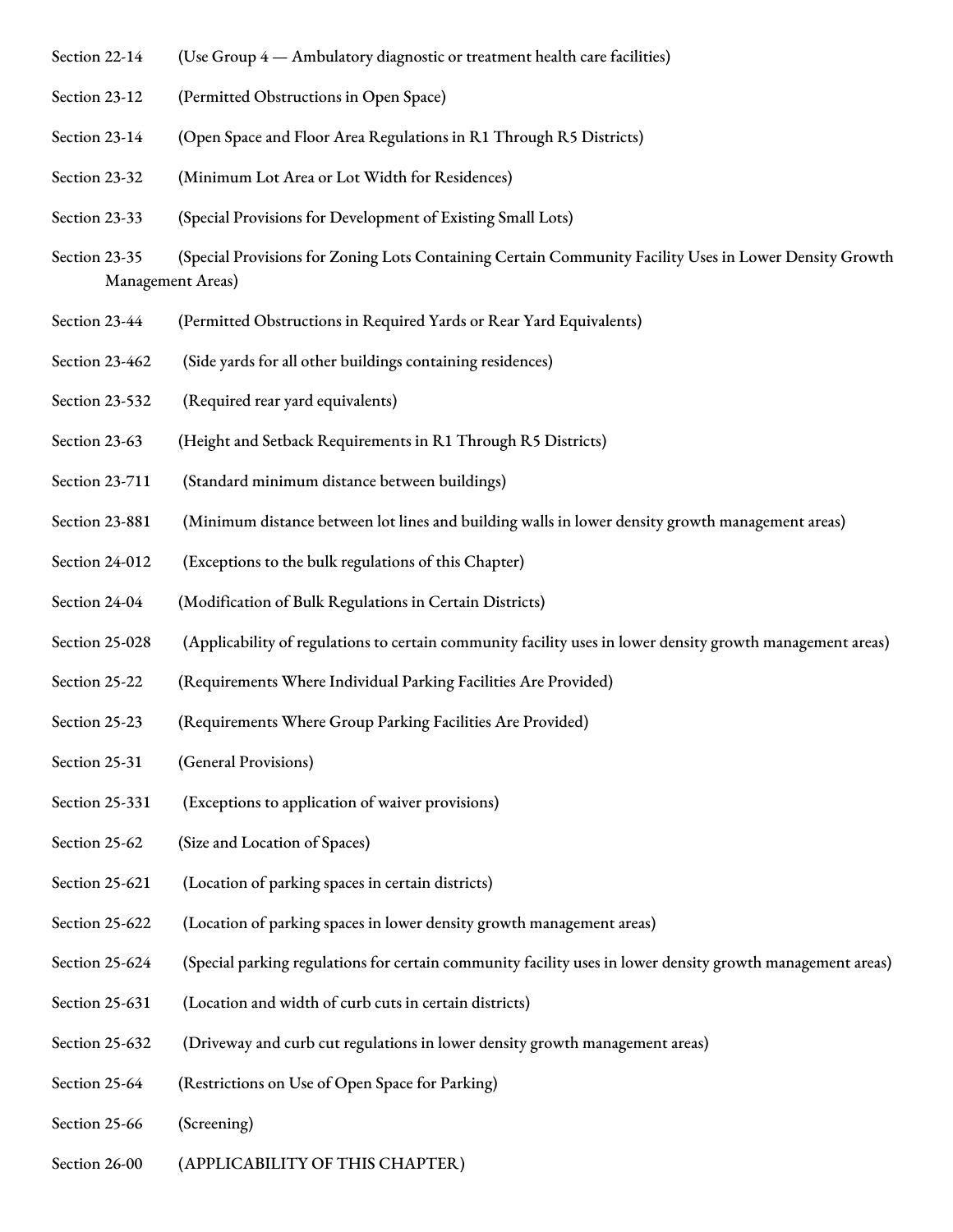- Section 26-30 (SPECIAL REQUIREMENTS FOR LOTS WITH PRIVATE ROADS IN LOWER DENSITY GROWTH MANAGEMENT AREAS), inclusive
- Section 32-11 (Use Groups 1 and 2)

Section 32-433 (Ground floor use in C1, C2 and C4 Districts in the Borough of Staten Island)

Section 37-10 (APPLICABILITY OF ARTICLE II, CHAPTER 6, TO LOTS WITH PRIVATE ROADS)

Section 37-20 (SPECIAL REGULATIONS FOR LOWER DENSITY GROWTH MANAGEMENT AREAS IN THE BOROUGH OF STATEN ISLAND), inclusive

- Section 54-313 (Single- or two-family residences with non-complying front yards or side yards)
- Section 105-702 (Applicability of lower density growth management area regulations)
- Section 107-412 (Special bulk regulations for certain community facility uses in lower growth management areas)
- Section 107-42 (Minimum Lot Area and Lot Width for Residences)
- Section 107-421 (Minimum lot area and lot width for zoning lots containing certain community facility uses)
- Section 107-464 (Side yards for permitted non-residential use)
- Section 107-62 (Yard, Court and Parking Regulations)
- Section 119-05 (Applicability of Parking Location Regulations)
- Section 119-214 (Tier II requirements for driveways and private roads)
- Section 128-051 (Applicability of Article I, Chapter 2)

## **23-013 - Harassment**

LAST AMENDED 3/1/2006

Within the Greenpoint-Williamsburg #anti-harassment areas# in Community District 1, Borough of Brooklyn, as shown in the diagrams in this Section, the provisions of paragraphs (a) through (d), inclusive, of Section 93-90 (Harassment) shall apply as modified in this Section.

For the purposes of this Section, the following definitions in Section 93-90, paragraph (a), shall be modified:

Anti-harassment area

"Anti-harassment area" shall mean the Greenpoint-Williamsburg #anti-harassment areas# as shown in the diagrams: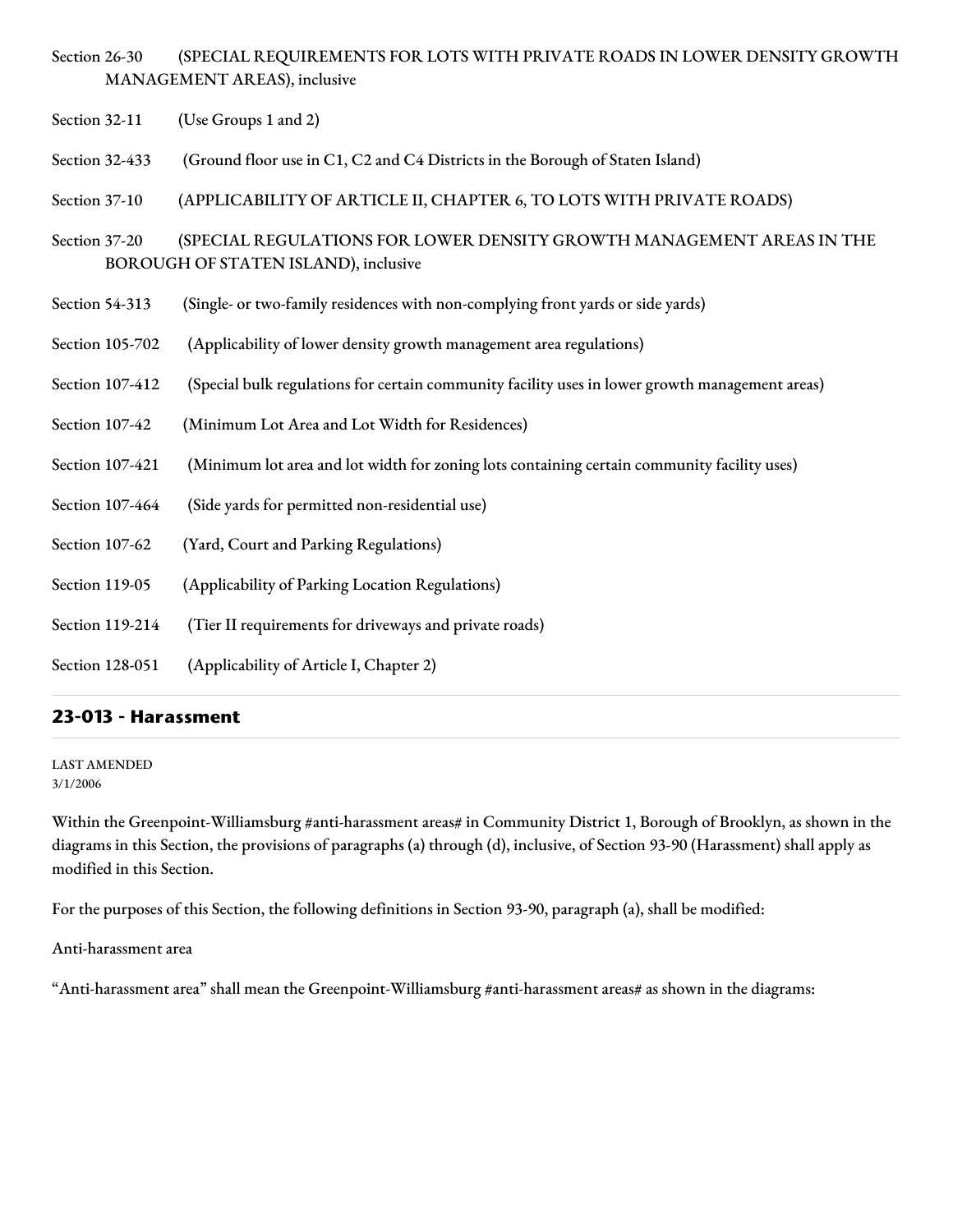

- Anti-harassment area

(23-013.1)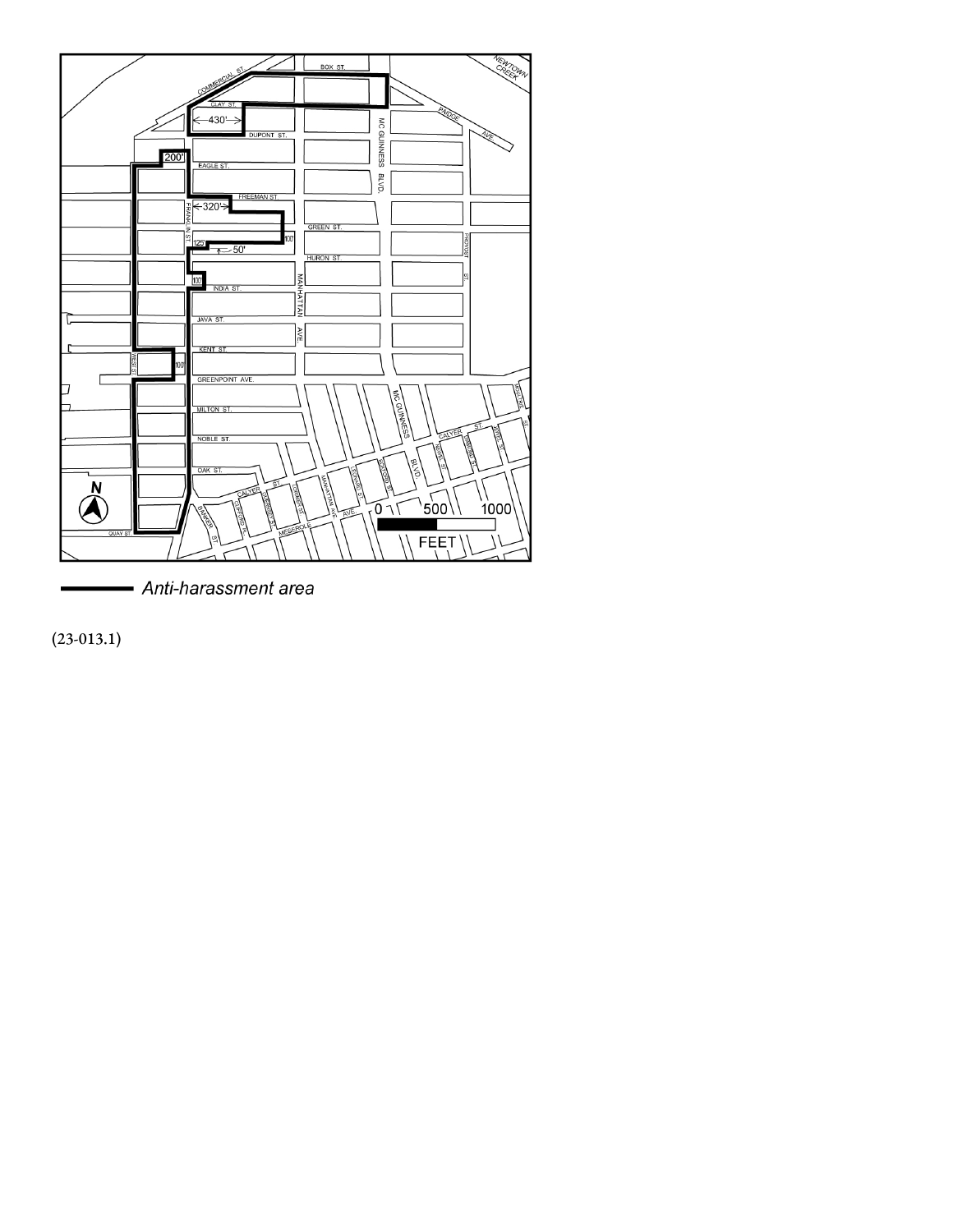

Anti-harassment area

(23-013.2)

Greenpoint-Williamsburg Anti-Harassment Areas

Referral date

"Referral date" shall mean October 4, 2004.

In addition, Section 93-90, paragraph (d)(3), is modified as follows:

No portion of the #low income housing# required under this Section shall qualify to:

- (i) increase the #floor area ratio# pursuant to the provisions of Sections 23-90 or 62-352 (Inclusionary Housing); or
- (ii) increase the maximum height of a #building# or the height above which the gross area per #residential# #story# of a #building# is limited pursuant to the provisions of Section 62-354 (Special height and setback regulations), paragraphs (b)(2) and (d); or
- (iii) satisfy an eligibility requirement of any real property tax abatement or exemption program with respect to any #multiple dwelling# that does not contain such #low income housing#.

## **23-02 - General Purposes of Residential Bulk Regulations**

LAST AMENDED 8/14/1987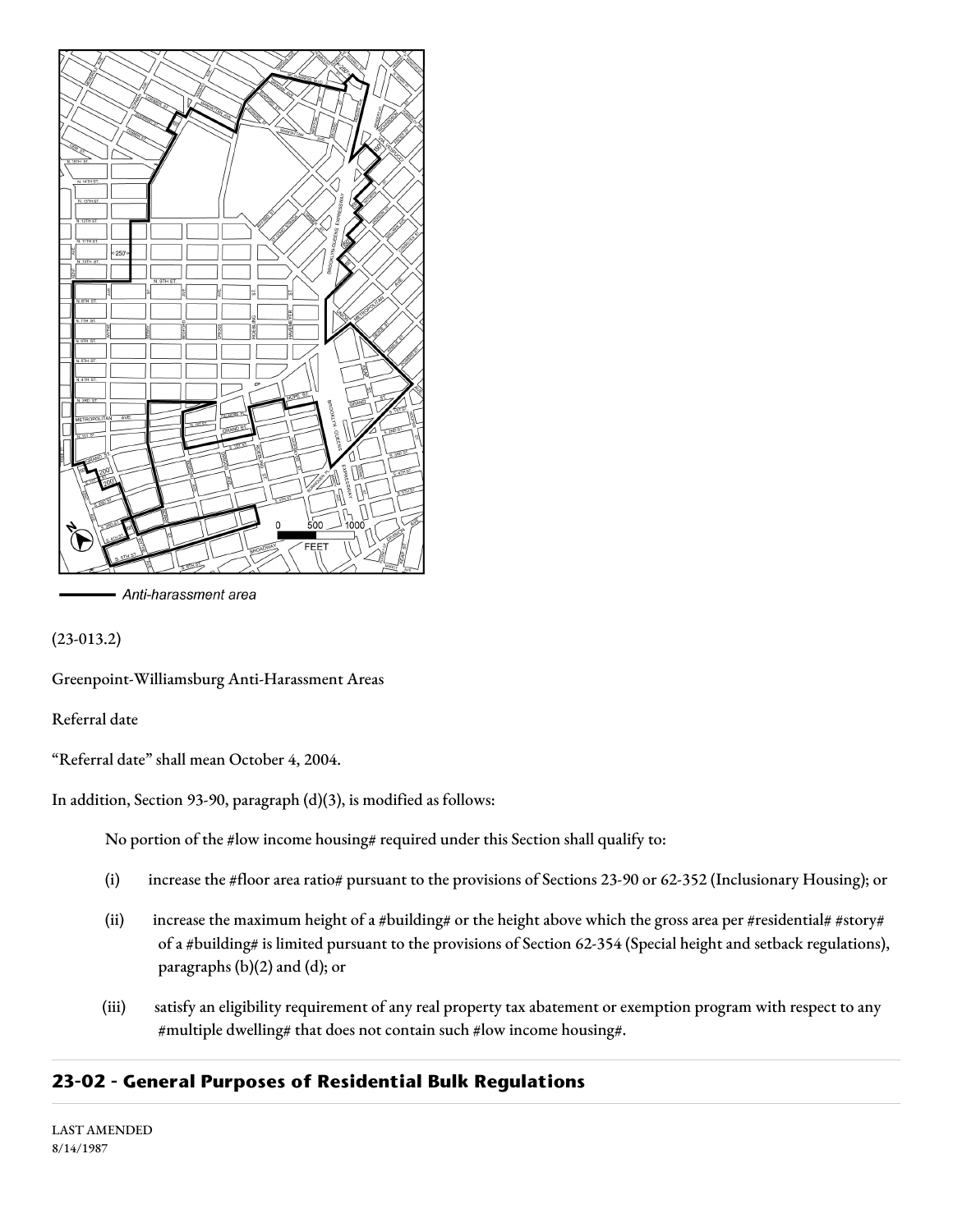The following bulk regulations are adopted in order to protect residential areas against congestion and to encourage the development of desirable and stable residential neighborhoods. In order to achieve these purposes, a direct control of density as well as of the physical volume of buildings is established.

## **23-03 - Street Tree Planting in Residence Districts**

LAST AMENDED 11/30/2017

R1 R2 R3 R4 R5 R6 R7 R8 R9 R10

In all districts, as indicated, the following shall provide #street# trees in accordance with Section 26-41 (Street Tree Planting):

- (a) #developments#, or #enlargements# that increase the #floor area# on a #zoning lot# by 20 percent or more. However, #street# trees shall not be required for #enlargements# of #single-# or #two-family# #residences#, except as provided in paragraphs (b) and (c) of this Section;
- (b) #enlargements# of #single-# or #two-family# #residences# by 20 percent or more within the following special purpose districts:

#Special Bay Ridge District#;

#Special Bay Street Corridor District#;

#Special Clinton District#;

#Special Downtown Brooklyn District#;

#Special Downtown Far Rockaway District#;

#Special Downtown Jamaica District#;

#Special East Harlem Corridors District#;

#Special Grand Concourse District#;

#Special Hillsides Preservation District#;

#Special Long Island City Mixed Use District#;

#Special Ocean Parkway District#;

#Special SoHo-NoHo Mixed Use District#;

#Special South Richmond Development District#;

- (c) #enlargements#, pursuant to the Quality Housing Program, of #single-# or #two-family# #residences# by 20 percent or more;
- (d) #conversions# of 20 percent or more of the #floor area# of a #building# to a #residential use#; or